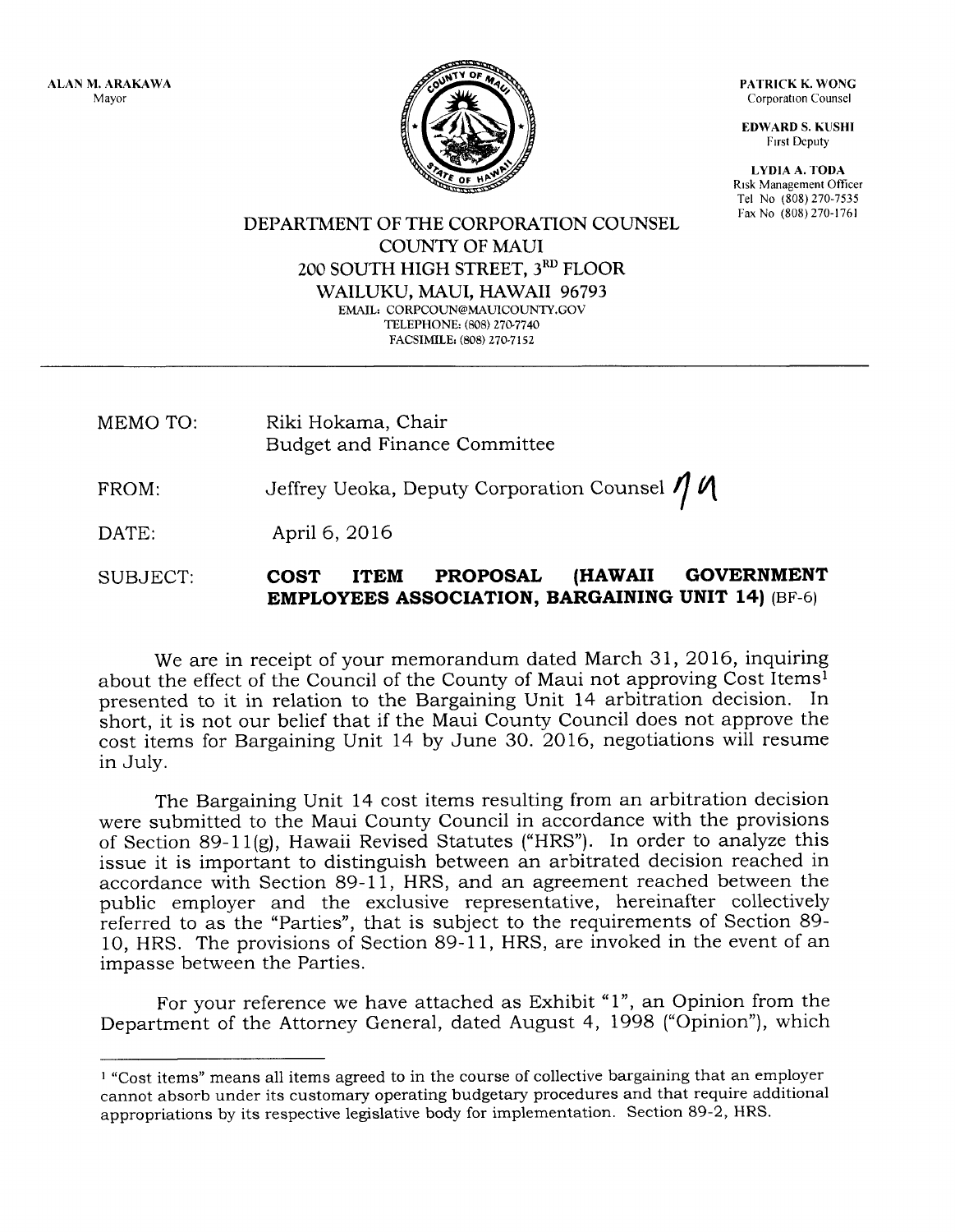Riki Hokama, Chair Budget and Finance Committee April 6,2016 Page 2

is relevant to your question. It is an opinion and therefore does not have the force and effect of law, however it does provide a detailed analysis of the The Opinion focuses on the language. contained in Section 89-10(b), HRS.

Section 89-1O(b), HRS:

All cost items shall be subject to appropriations by the appropriate legislative bodies. The employer shall submit within ten days of the date on which the agreement is ratified by the employees concerned all cost items contained therein to the appropriate legislative bodies, except that if any cost items require appropriation by the state legislature and it is not in session at the time, the cost items shall be submitted for inclusion in the governor's next operating budget within ten days after the date on which the agreement is ratified. The state legislature or the legislative bodies of the counties acting in concert, as the case may be, may approve or reject the cost items submitted to them, as a whole. If the state legislature or the legislative body of any county rejects any of the cost items submitted to them, all cost items submitted shall be returned to the parties for further bargaining. (Emphasis added)

While the Opinion ultimately states that failure to approve cost items will result in the rejection of cost items and return of the cost items for further bargaining, it draws the conclusion that the language regarding the requirement of legislative appropriation is identical in Sections 89-10 and 89- 11, HRS. While Section 89-10(b) clearly states that upon rejection of any cost items by any of the legislative bodies results in the return of the cost items for further bargaining, Section 89-11(g), HRS is silent in regards to the result of rejection by the legislative body. Section 89-11(g), HRS, states, in relevant part:

A11 items requiring any moneys for implementation shall be subject to appropriations by the appropriate legislative bodies and the employer shall submit all such items within ten days after the date on which the agreement is entered into as provided herein, to the appropriate legislative bodies,

The relevancy of this distinction is further supported by the language of Section 89-10(a), HRS, which acknowledges the difference between the requirements to submit cost items is Sections 89-10 and 89-11, HRS. Section 89- 10(a), HRS:

Any collective bargaining agreement reached between the employer and the exclusive representative shall be subject to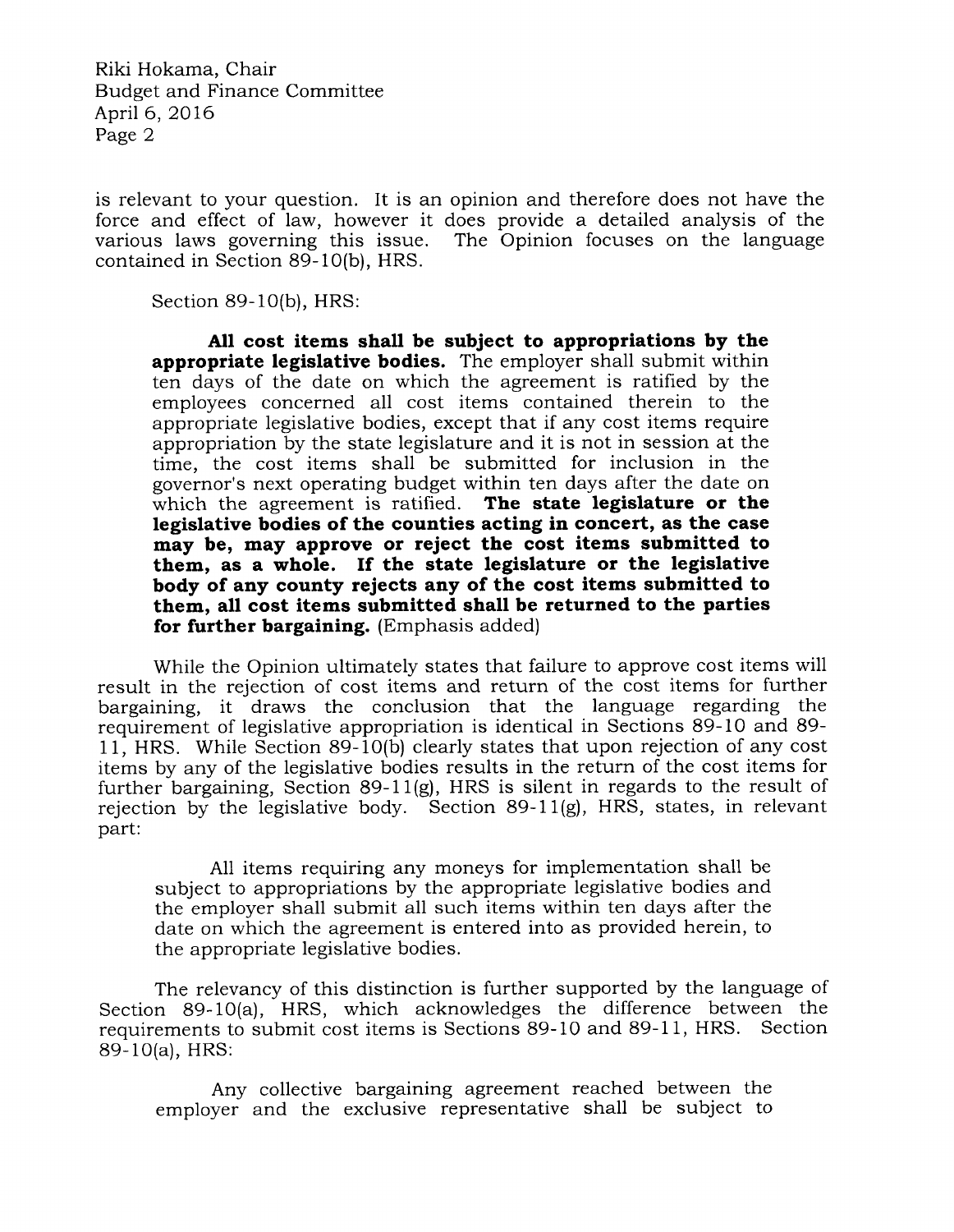ratification by the employees concerned, except for an agreement reached pursuant to an arbitration decision. Ratification is not required for other agreements effective during the term of the collective bargaining agreement, whether a supplemental agreement, an agreement on reopened items, or a memorandum of agreement, and any agreement to extend the term of the collective bargaining agreement. The agreement shall be reduced to writing and executed by both parties. Except for cost items and any noncost items that are tied to or bargained against cost items, all provisions in the agreement that are in conformance with this chapter, including a grievance procedure and an impasse procedure culminating in an arbitration decision, shall be valid and enforceable and shall be effective as specified in the agreement, regardless of the requirements to submit cost items under this section and section 89-11. (Emphasis added)

Section 89-11(e), HRS, limits Bargaining Unit 14's remedies to mediation and arbitration in the event of an impasse. To require an arbitrated decision to go back for "further bargaining" seems counter-intuitive being that arbitration was necessitated by the fact that bargaining had reached an impasse and Bargaining Unit 14's remedies are limited by statute. It is also stated that, "[t]he decision of the arbitration panel shall be final and binding upon the parties on all provisions submitted to the arbitration panel[,]" and that, "[t]he parties shall take whatever action is necessary to carry out and effectuate the final and binding agreement."2 These statements imply that the decisions of the arbitration panel are final and that further bargaining is not intended.

This memorandum should not be read to imply or be interpreted to mean that that the legislative bodies are required to appropriate funds for the cost items submitted, it is simply a statement that it is our understanding that for arbitrated decisions, upon rejection of cost items by a legislative body, the cost items are not returned to the parties for further bargaining. The legislative bodies are not included in the collective bargaining process, however it is clear that the power to fund cost items still lies with the bodies. Employers still have options in the event that the legislative bodies fail to appropriate for cost items, Section 89-11(g), HRS, states, "[t]he parties may, at any time and by mutual agreement, amend or modify the panel's decision[,]" however, as stated above, arbitration resulted from the Parties reaching an impasse in negotiations.

Ultimately we are unable to definitively state what will happen in the event that the Council fails to approve the cost items for Bargaining Unit 14 by June 30.2016, as we are unsure what action will be taken by the exclusive representative and any attempt by our office to predict this would be purely speculative. As discussed above, we do not feel that negotiations will

 $2$  Section 89-11(g), HRS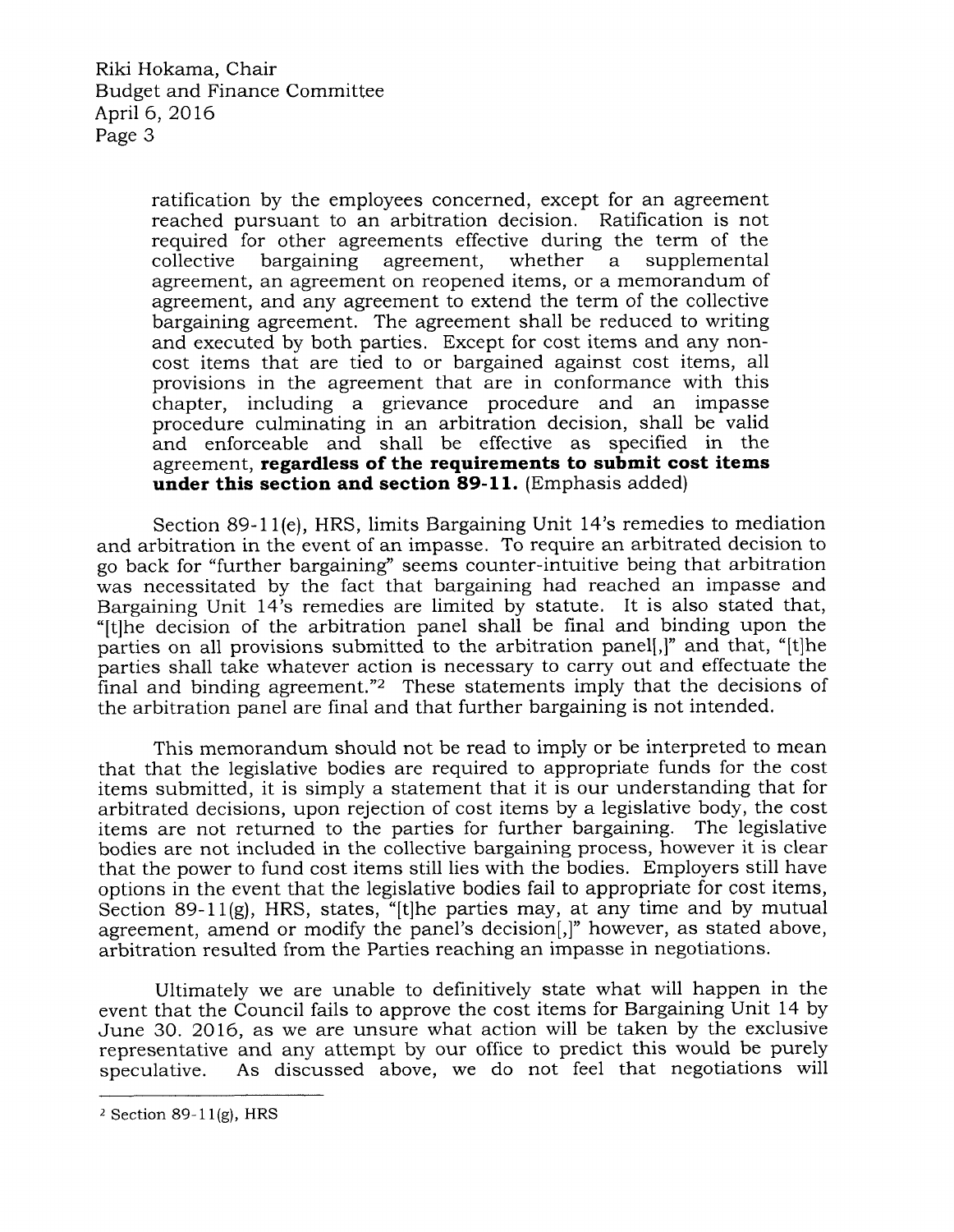Riki Hokama, Chair Budget and Finance Committee April 6,2016 Page 4

automatically resume in July, as this arbitrated decision was reached in accordance with Section 89-11, HRS, which does not contain the requirement that the cost items be submitted to the Parties for further bargaining upon rejection by the legislative bodies.

Please feel free to contact me if you have any further questions or concerns regarding this issue.

JTU:lkk Attachment

APPROVED FOR TRANSMITTAL:

RATPICK K. WONG

S:\ALL\JTU\Advisory\BF-6 Cost Item Proposal HGEA, Unit l4.doc 2014-3082 BF-6 2016-04-06 Cost Item Proposal HGEA, Unit 14 Corporation Counsel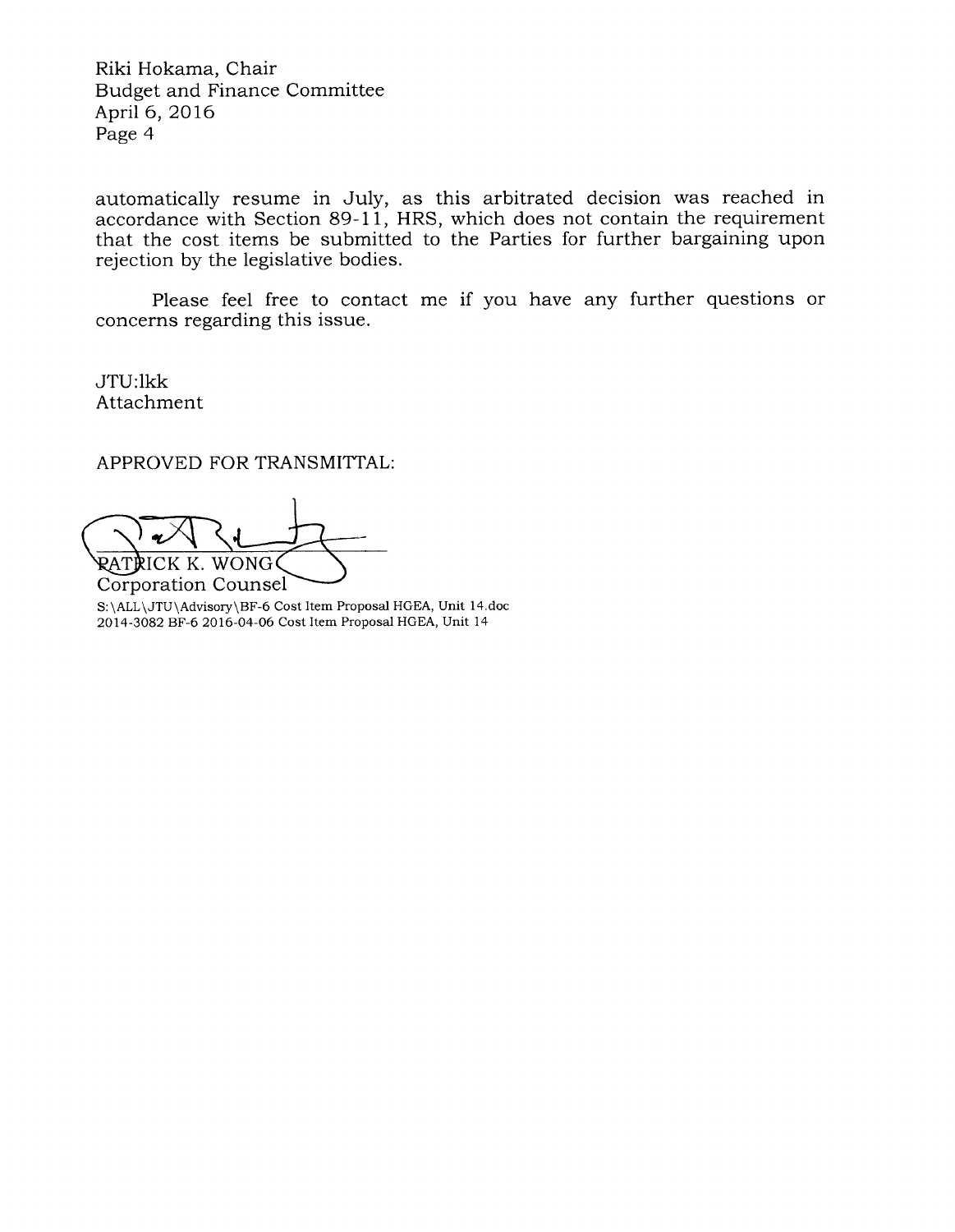

BENJAMIN J. CAYETANO GOVERNOR

**MARGERY 8. BRONSTER** ATTORNEY GENERAL

**JOHN W. ANDERSON** FIRST DEPUTY ATTORNEY GENERAL

**STATE OF HAWAII** DEPARTMENT OF THE ATTORNEY GENERAL **425 QUEEN STREET** HONOLULU, HAWAII 96813 (808) 586-1500

August 4, 1998

Richard D. Wurdeman, Esq. Corporation Counsel County of Hawaii 101 Aupuni Street, Suite 325 Hilo, Hawaii 96720-4262

 $\overline{1}$  and  $\overline{1}$ 

David Z. Arakawa, Esq. Corporation Counsel City and County of Honolulu<br>530 South King Street, Room 110<br>Honolulu, Hawaii 96813

J. P. Schmidt, Esq. Corporation Counsel County of Maui 200 South High Street Wailuku, Hawaii 96793

Dear Messrs. Wurdeman, Arakawa and Schmidt:

 $Re:$ Effect of Legislature's Failure to Appropriate Funds for Cost Items Contained in Public Employees Collective Bargaining Agreements

This responds to the requests for an opinion on the effect of the failure of the legislature to fund negotiated and/or of the raining of the registration of the hogocitical unique<br>arbitrated pay raises for public employees from Hawaii County<br>Corporation Counsel, dated June 12, 1998, and from Maui<br>County Corporation Counsel, dated June 18, Maui County Corporation Counsel poses another related question of whether Maui County may lawfully pay negotiated pay increases now even though the Legislature has not approved any cost items related to pay increases.

## **SHORT ANSWER**

The effect of the failure of the State Legislature to approve the funding of negotiated and/or arbitrated pay raises prior to adjournment sine die constitutes a rejection of cost items and all cost items are returned to the parties for bargaining. No jurisdiction within the Employer group has the

 $F$ XHIBIT"  $1$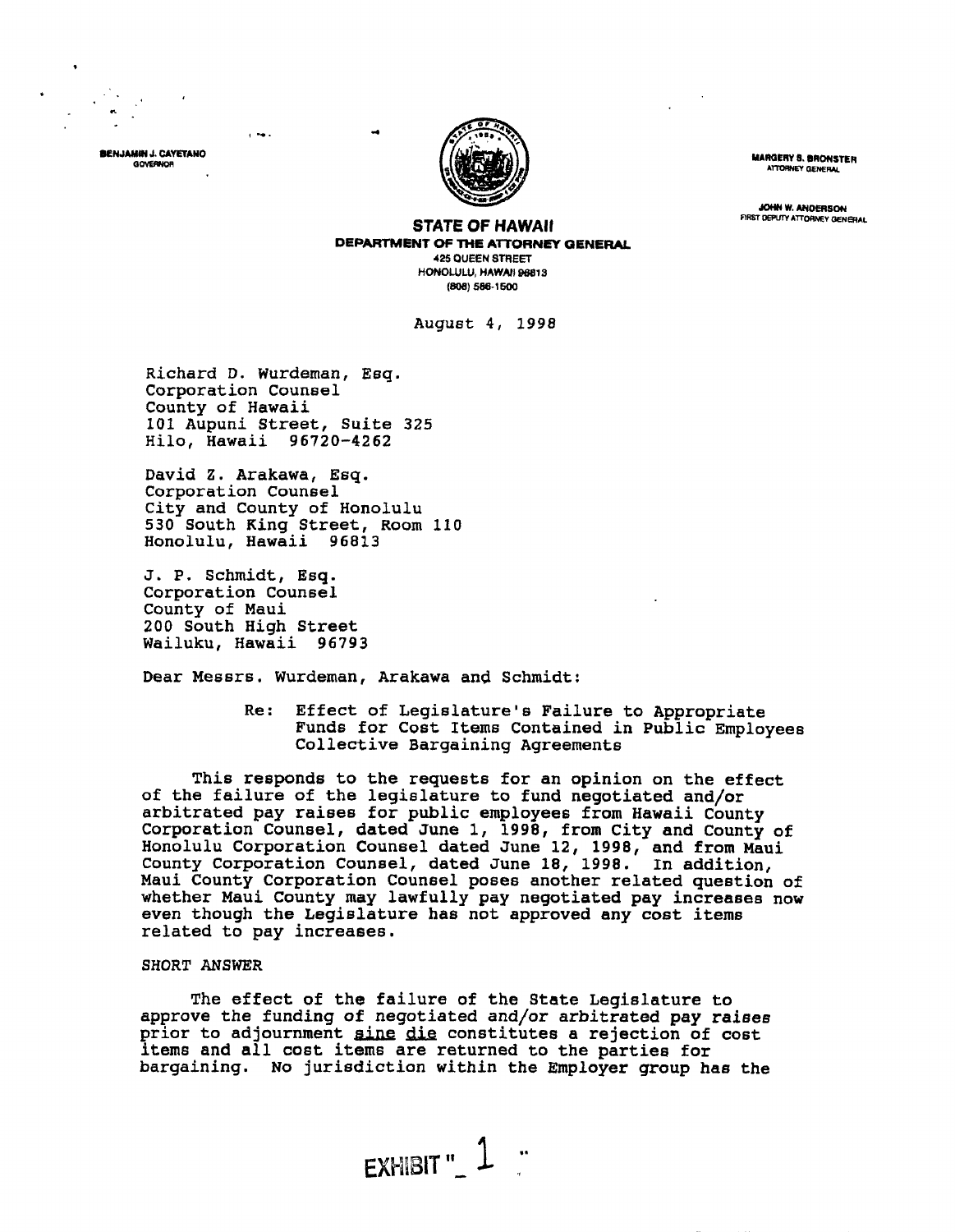legal authority to unilaterally pay wage increase or other cost items which require specific appropriations from the respective legislative bodies. The non-cost items remain in effect.

## DISCUSSION

The Legislature clearly reserved authority to fund or not fund cost items contained within any collective bargaining agreement reached between the public employer and the exclusive bargaining representatives. Section 89-10(b), Hawaii Revised Statutes (HRS), states:

> (b) All cost items shall be subject to<br>appropriations by the appropriate legislative<br>bodies. The employer shall submit within ten<br>days of the date on which the agreement is<br>ratified by the employees concerned all cost<br>rati county rejects any of the cost items<br>submitted to them, all cost items submitted<br>shall be returned to the parties for further<br>bargaining. [Emphasis added].

Section 89-2, HRS, defines cost items as including "wages, hours, and other terms and conditions of employment the implementation of which requires an appropriation by a legislative body."

The process to obtain appropriation to fund the cost items<br>begins after the respective exclusive bargaining representatives<br>notify the Office of Collective Bargaining that a negotiated<br>agreement has been ratified. Upon rec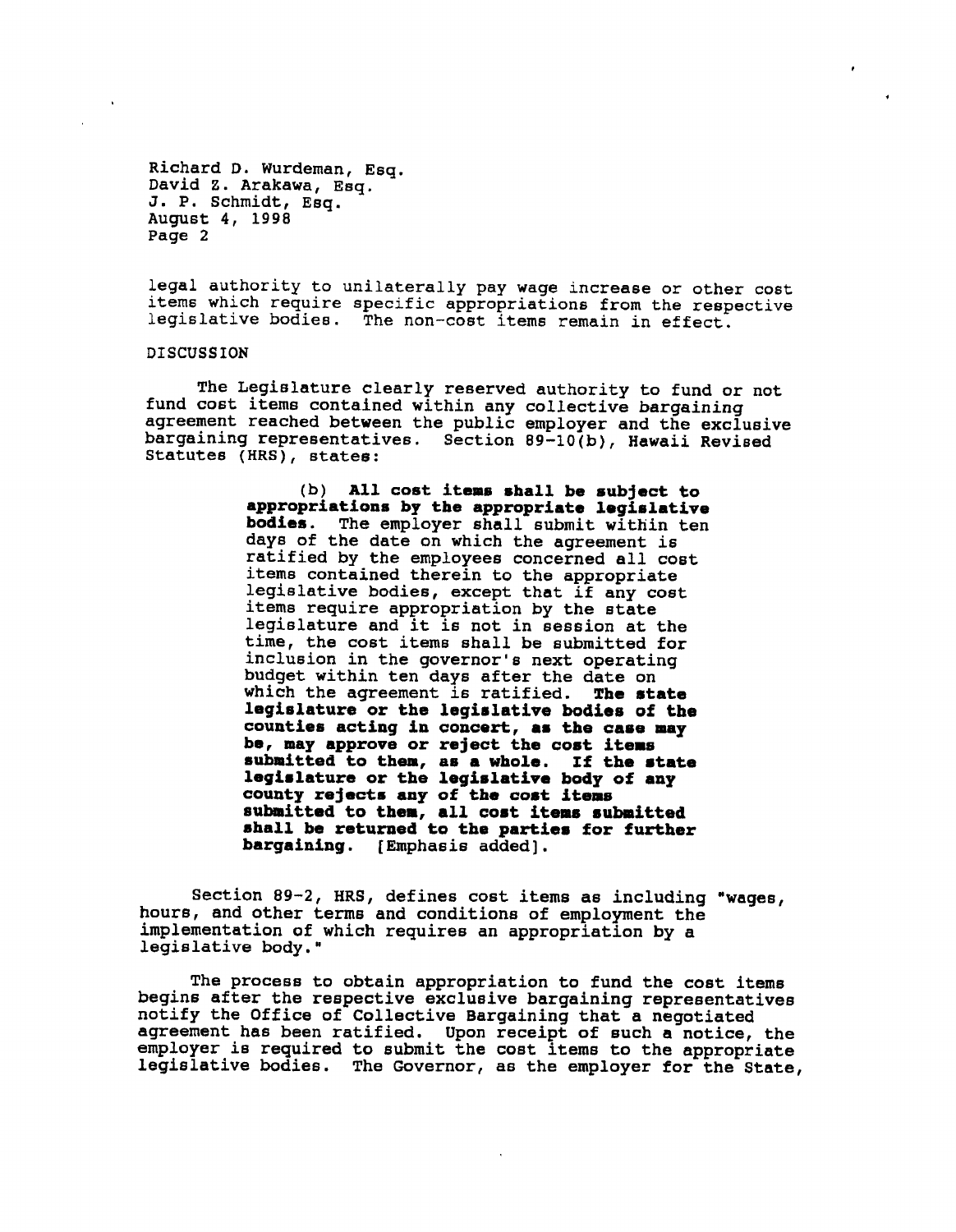$\mathcal{A}=\mathcal{A}^{\mathcal{A}}$  , where  $\mathcal{A}^{\mathcal{A}}$ 

 $\sim$ 

 $\sim$  $\epsilon_{\rm{max}}$ 

submitted the cost items to the Legislature for the following<br>bargaining units on the following dates: Unit 01 on May 1, 1998;<br>Unit 02 on January 14, 1998; Unit 03 on November 12, 1997; Unit<br>04 on November 12, 1997; Unit 0

Bills to appropriate funds to pay for salary increases and<br>other cost adjustments negotiated in fiscal biennium 1995-1997<br>had been introduced in the House on January 22, 1997, for each of<br>the collective bargaining units. E insert the appropriate dollar amount obtained from the cost data submitted by the Governor for each bargaining unit into each appropriation bill. After the Legislature received the cost data<br>from the Governor, the Legislature did not insert the cost data<br>into the respective vehicle bills, hold hearings or take<br>committee action on the bills, or co

The Legislature adjourned sine die on May 14, 1998 without expressly approving or rejecting the cost items for any of the public employee bargaining units.

The effect of the Legislature's failure to act upon requests for appropriation to fund cost items properly submitted is determined by Chapter 89, HRS.

A review of the legislative history of Chapter 89, HRS, reveals that the original bill for Chapter 89, HRS, Senate Bill (S.B.) No. 1696-70, introduced in 1970 read as follows:

A request for funds necessary to implement such written<br>agreement, and for approval of any other matter<br>requiring the approval of the appropriate legislative<br>body, shall be submitted by the employer to the<br>legislative body

<sup>&</sup>lt;sup>1</sup> During the 1997 Regular Session, two House Committees held hearings on these "vehicle bills" but no substantive action was taken because the parties were still in negotiations over each of the collective bargaining agreements and cost data could not yet be determined.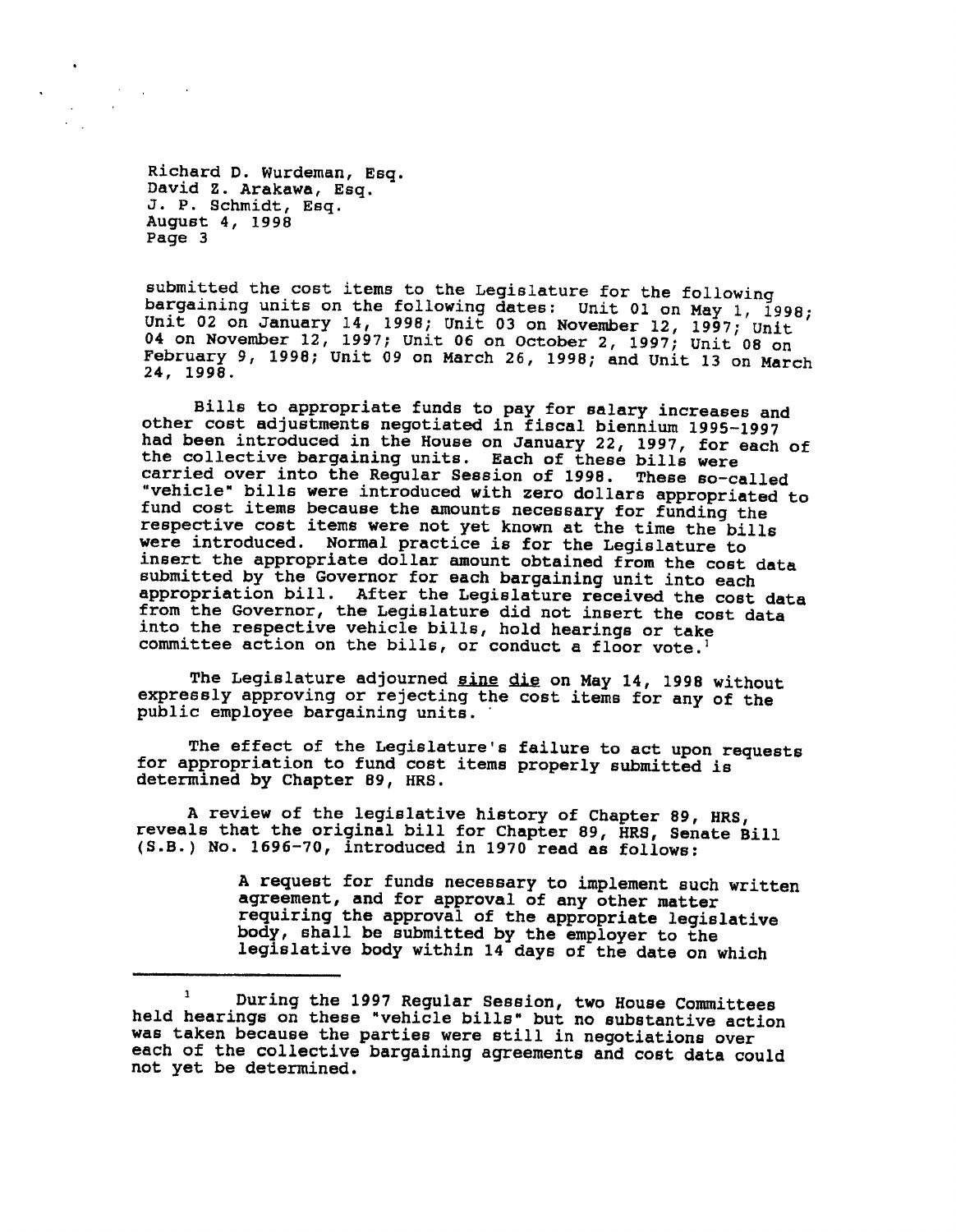> the agreement is executed. Matters requiring the approval of the State Legislature shall be submitted by the employer within 14 days of the Legislature convenes, if it is not in session at the time the<br>agreement is executed. Request for funds to imple Request for funds to implement the agreement shall be included in the Governor's operating budget. The legislative body may approve or reject such submission, as a whole, by a majority vote of those present and voting on the matter; but, if rejected, the matter shall be returned to the parties for further bargaining. Failure by the employer to submit such requests to the legislative body within the appropriate period shall be considered to be a refusal to bargain, in violation of Section 5(a)(5) of this Act. Such requests shall be considered approved if the legislative body fails to act within thirty days of the end of the period for submission to the legislative body. The parties may agree that those provisions of the agreement not requiring action by the legislative body shall be effective and operative in accordance with the term of the agreement. If the legislative body rejects the provisions submitted to it by the employer, either party may reopen all or part of the remainder of the agreement. [Emphasis added.]

The Senate amended S.B. 1696-70 by removing the provision which provided that a request for funds was to be considered "approved if the legislative body failed to act within thirty days of the end of the period for submission to the legislative body."

The apparent intended effect of the removal of the automatic approval provision was that the failure of the Legislature to approve the cost items properly submitted to the Legislature cannot be construed as approval of the cost item.

In 1972, the Attorney General was asked to render his opinion on three questions concerning legislative approval of cost items in a collective bargaining agreement. One of the questions was "[b]y what means could the Legislature approve or reject the cost items?" The Attorney General responded that a rejection may be indicated by the failure to appropriate the necessary funds. This response was published as Attorney General Opinion No. 72-10. There has been no change in the statute since 1972 which would affect this opinion.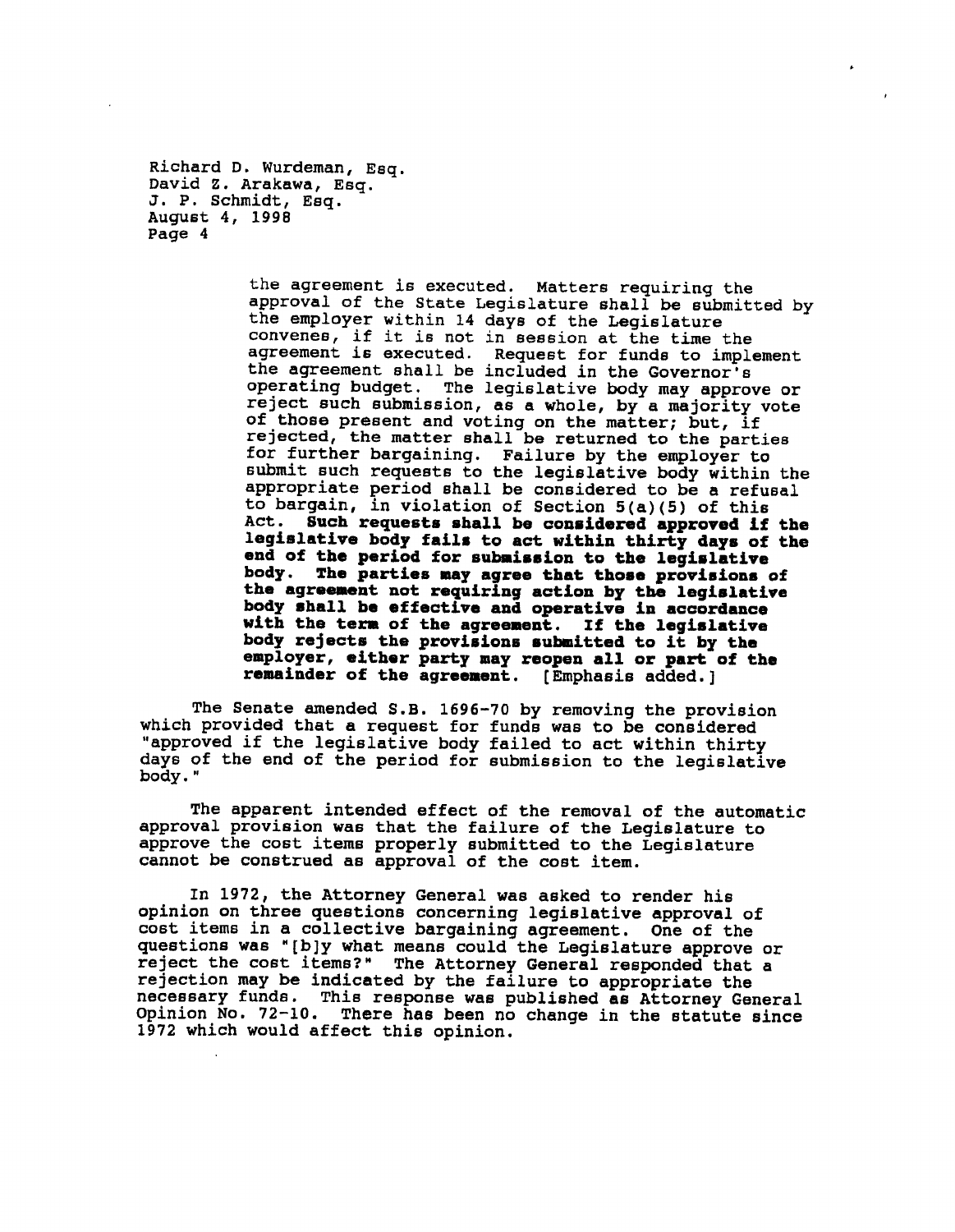The seminal case involving legislative failure to act upon cost items was filed in 1979 before the Hawaii Public Employment Relations Board in Hawaii Firefighters v. Ariyoshi, Decision No. 111, 2 HPERB 286 (1979). This case involved a collective bargaining agreement arbitrated pursuant to Section 89-11(d), Like section 89-10, HRS, section 89-11, HRS, has a HRS. provision that "all items requiring any moneys for implementation shall be subject to appropriations by the appropriate legislative In the Hawall Firefighters case, the respective bodies." legislative bodies had all failed to expressly approve or disapprove the cost items submitted to them for funding. As a result, the union filed a prohibited practice charge against the Governor and all the Mayors. The Board discussed at length the Governor's submittal of the cost items for funding and the Legislature's adjournment without acting upon the funding request despite the fact that the Legislature had enough time to act upon the request had it desired to do so. The Board described the Legislature's adjournment without acting upon the request to fund the cost items as a "rejection of the cost items.". Hawaii Firefighters, 2 HPERB at 299. The Board's dictum is consistent with the opinion expressed in the Attorney General Opinion No.  $72 - 10$ .

The Hawaii Public Employment Relations Board (the predecessor of the Hawaii Labor Relations Board) is the agency created to administer Chapter 89, HRS. It is a well established rule of statutory construction that, where an administrative agency is charged with the responsibility of carrying out the mandate of a statute which contains words of broad and indefinite meaning, courts accord persuasive weight to administrative construction and follow the same, unless the construction is palpably erroneous. Keliipuleole v. Wilson, 85 Hawaii 217, 226  $(1997)$ .

The practice has particular weight when it involves a contemporaneous construction of a statute by those "charged with the responsibility of setting its machinery in motion, of making the parts work efficiently and smoothly while they are yet untried and new." Treloar v. Swinerton & Walberg Co., 65 Haw. 415, 424 (1982).

The Attorney General's opinion was issued over twenty six years ago. The Hawaii Labor Relations Board's case was decided over nineteen years ago. The two are in agreement that legislative failure to appropriate funding for cost items is to be considered rejection.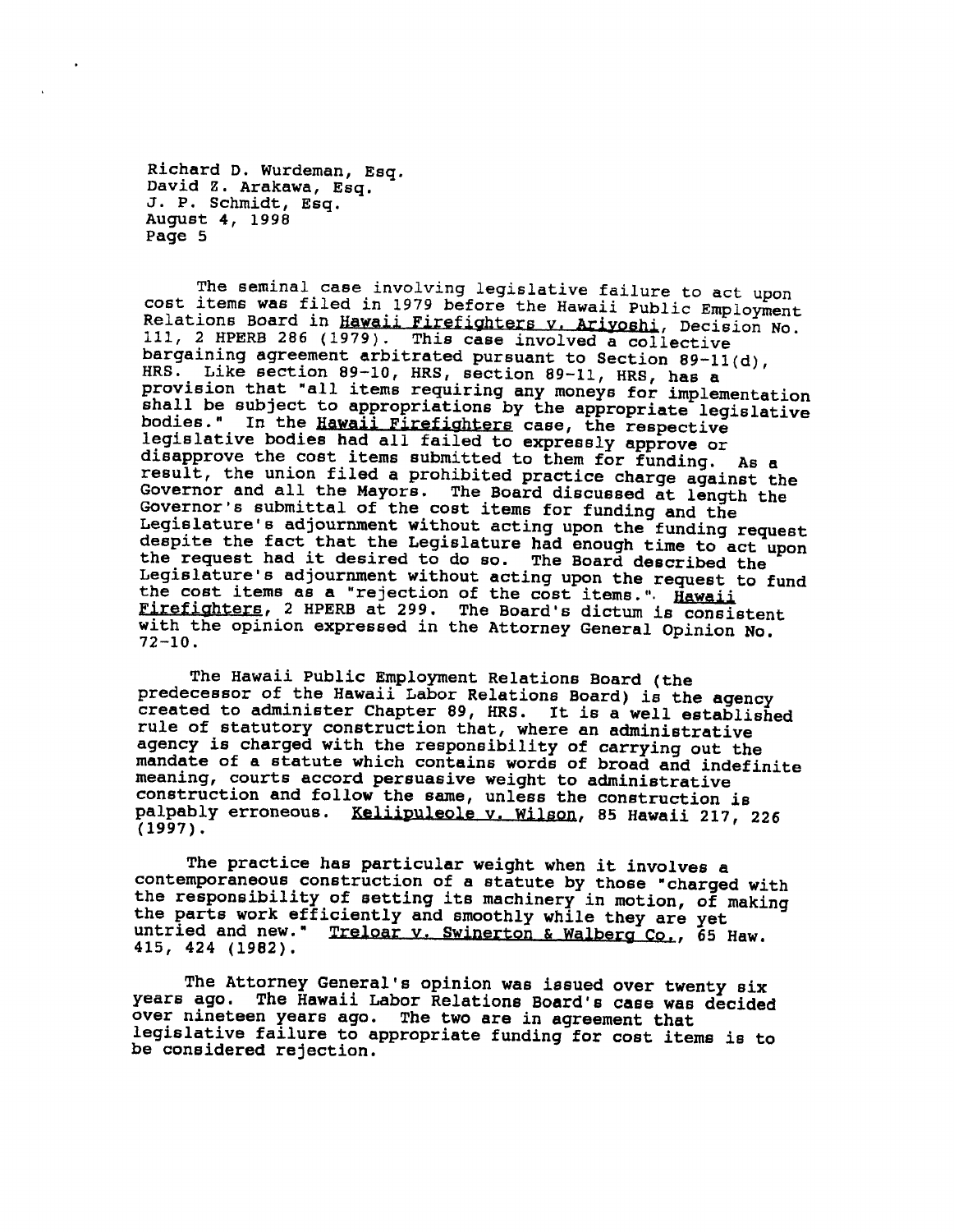> A uniform practical eonstruction given to a etatute for a considerable period of time by an executive department of a government which is charged to carry out such a statute, although not controlling, is entitled to much weight in case of doubt as to the meaning of the statute.

Keller v. Thompeon, 56 Haw. 183, 190 (1975).

It is noteworthy that in Hawaii Firefighters v. Ariyoshi, 2 HPERB at 299 -300, the Hawaii Labor Relations Board found that the rejection of cost items by the Legislature had been a disaster for collective bargaining and invited the Legislature to coneider the true worth of the arbitration mechanism contained in subsection  $89-11(d)$ . Despite this invitation, the Legislature has left intact the legislative approval requirement for cost items contained in both sections  $\overline{89} - 10(b)$  and  $89 - 11(d)$ , HRS. In 1995, the Legislature amended section  $89-11(d)$ , HRS, to expand the number of bargaining units subject to binding arbitration but left unchanged the approval requirement.

In State v. Dannenberg, 74 Haw. 75 (1992), the Hawaii Supreme Court looked at legislative inaction as an expression of legislative intent.

> This court has previously said that where the legislature fails to act in response to our statutory interpretation, the consequence is that the statutory interpretation, the consequence is that the statutory interpretation of the court must be considered to have the tacit approval of the legialature and the effect of legislation.

## 74 Haw. at 83,

Even though legislative inaction in responee to an administrative board's ruling may not be considered in the same light ae legielative inaction in reaponae to a Supreme Court ruling, we believe that the intimacy with which the Legislature is involved in the approval or rejection of cost items in public employee collective bargaining coupled with the fact that the findinga of the Hawaii Labor Relatione Board have been left undisturbed for nearly twenty years together give weight to the argument that the legislature has given tacit approval to the Board's interpretation of the effect of legislative inaction on cost iteme.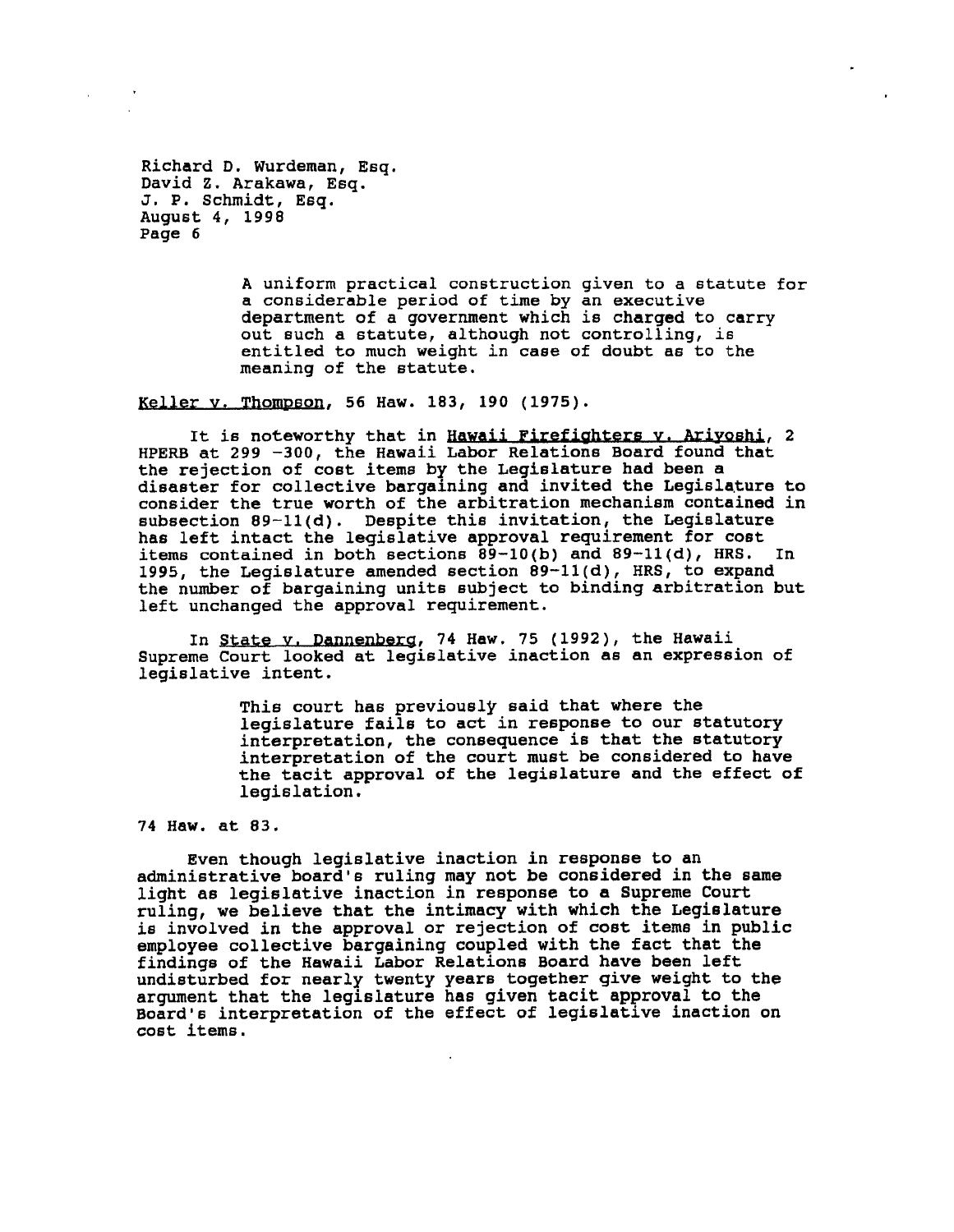$\ddotsc$ 

Another question asked is the status of the non-cost items when the cost items are rejected. Section  $89-10(b)$ , HRS, states only that rejected cost items will be returned to the parties for additional bargaining. Non-cost items are not mentioned.

In Attorney General Opinion No. 72-10, the Attorney General opined that non-cost items in a collective bargaining agreement are not affected by the Legislature's action or inaction on cost items and thus may be implemented without further legislative In a April 12, 1979 informal Attorney General Opinion, approval. we reiterated that if "a legislative body rejects a cost item, all cost items are returned to the parties for further bargaining. However, non-cost items are not re-negotiated."

The legislative intent as expressed in the committee reports at the time \$ 89-10(b), HRS, was passed into law in 1970 supports<br>the conclusion that non-cost items were to be unaffected by the rejection of the cost items. The Conference Committee Report (25-70) on Senate Bill No. 1696-70, S.D. 1, H.D. 3, C.D. 1, expressly incorporated the intention contained in House Standing Committee Report No. 761-70, which states as follows:

> Your Committee has made the following amendments:

6. Legislative ratification. Under S. B. No. 1696-70, S. D. 1, H. D. 1, if the State<br>Legislature or the legislative body of any county rejects any of the cost items submitted to them, all cost items shall be returned to the parties for further bargaining and either party may reopen all or a part of the remainder of the agreement. Your Committee feels that reopening all issues upon the rejection by legislative body may unnecessarily result in negation of all points of agreement. [Emphasis in the original.]

Specifically, the language in S.B. No. 1696-70, S.D. 1, H.D. 1, a previous draft, had read in relevant part as follows:

> If the State legislature or the legislative body of any county rejects any of the cost items submitted to them, all cost items submitted shall be returned to the parties for further bargaining and either party may reopen all or part of the remainder of the agreement. [Emphasis added.]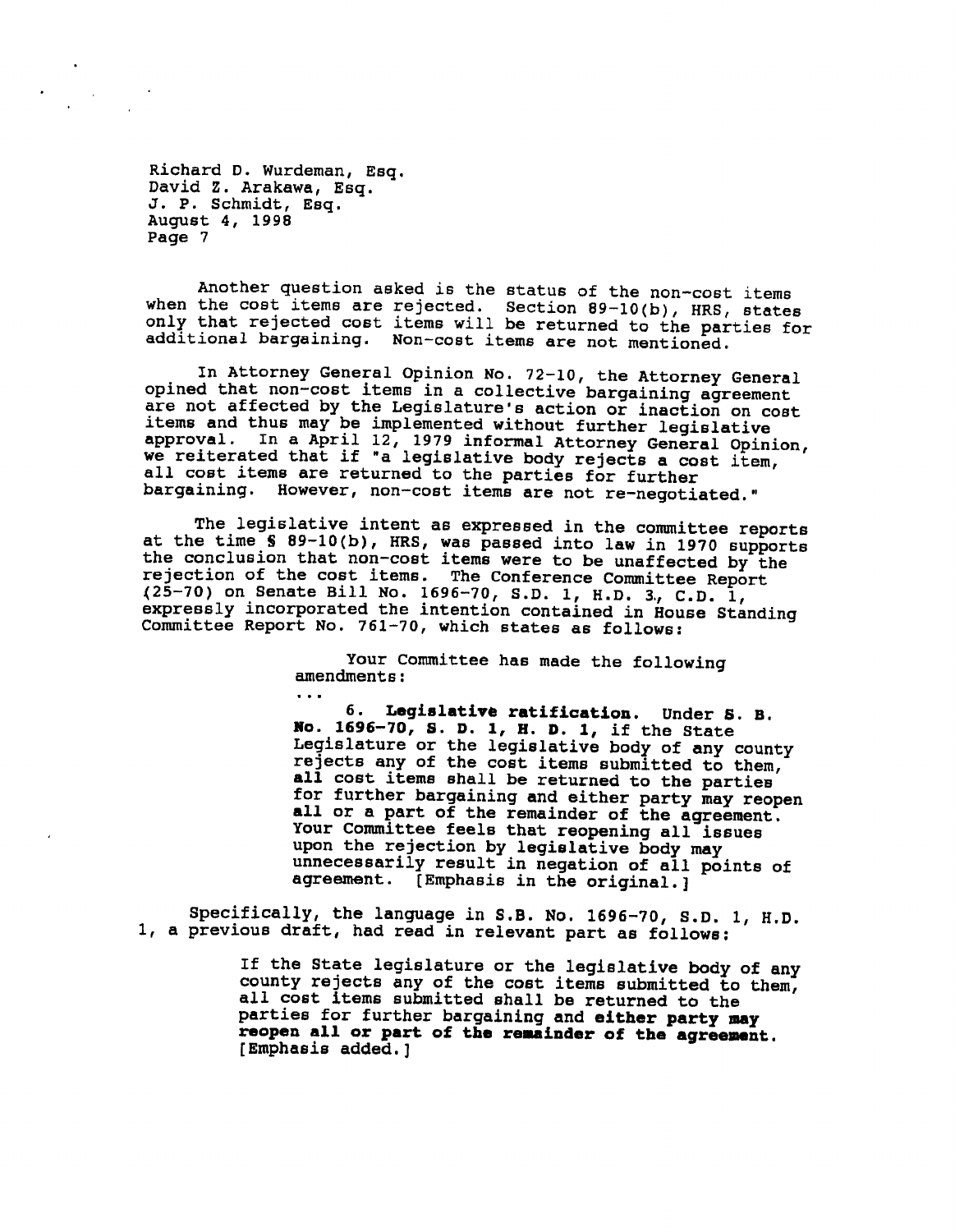Following the amendment, S.B. No. 1696-70, S.D. 1, H.D. 1, and H.D. 2, read as follows:

> If the State legislature or the legislative body of any county rejects any of the cost items submitted to them, all cost items submitted shall be returned to the parties for further bargaining.

This provision was enacted as \$ 89-10(b), HRS, and has remained unchanged since its passage in 1970.

Based on the foregoing, we conclude that there is no statutory basis upon which either party is entitled to reopen the non-cost items in the event a legislative body has failed to approve any cost item submitted to it.

Finally, the parties enter into the negotiations and reach agreements knowing that any agreement that includes cost items is subject to approval by the respective legislative bodies. Moreover, rejection of the cost items by a legislative body returns the rejected cost items to the parties for continued negotiations. While the parties may be able to negotiate the rejected cost items without reopening the non-cost items, § 89-10(b) does not appear to preclude the parties from reopening noncost items by mutual consent if they deem it necessary to reach agreement on cost items.

The failure of the Legislature to approve any of the cost items submitted for the collective bargaining units 1, 2, 3, 4, 6, 8, 9, and 13 constitutes a rejection of those cost items by the Legislature. Consequently, pursuant to \$ 89-10(b), HRS, the cost items are to be returned to the parties for additional bargaining. The rejection does not apply to non-cost items and the agreement of the parties as to non-cost items remains in effect.

In addition to the foregoing, the Maui County Corporation Counsel raises an additional question concerning the timing of the payment of the salary increases. Mr. Schmidt asserts that the legislature appropriated funds for the salaries of employees in each of the respective bargaining units. Although such appropriations did not include money to pay the negotiated increases, Mr. Schmidt posits that there is sufficient funding to pay the negotiated increases although a payroll lag or reduction in force may be necessary. Therefore, Mr. Schmidt asks whether Maui County can begin paying the wage increases now.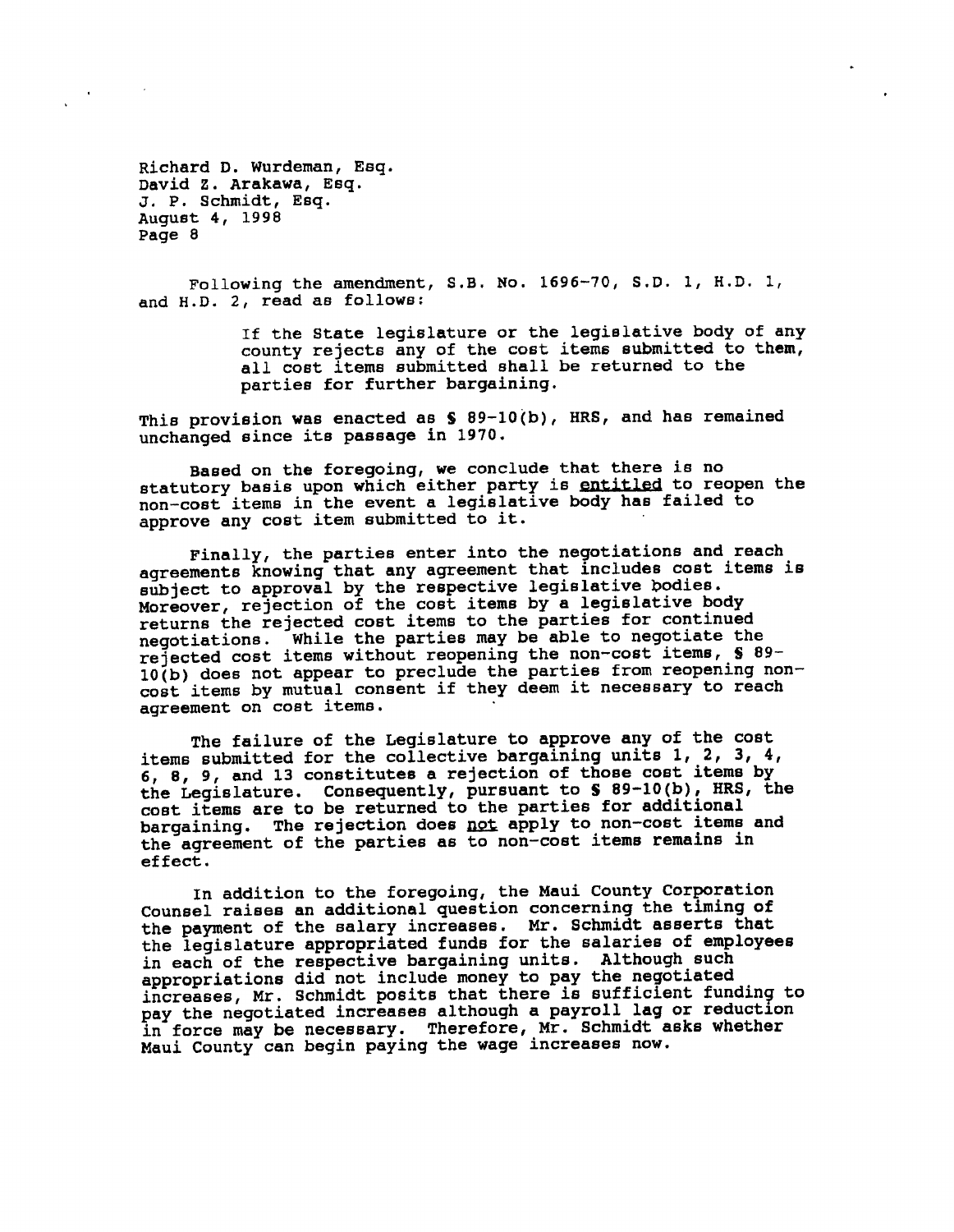The salaries for employees in the various bargaining units were appropriated for two years during the 1997 legislative session. This biennium budget remains in effect through the current fiscal year. Additional funding for the negotiated pay increases was sought through various communications from the Governor to the Legislature. Since the Legislature failed to act on these requested increases, it is clear that the Legislature did not appropriate funds for these cost items. To argue otherwise disregards \$ 89-10(b), HRS, which specifically requires legislative action to fund cost items.

As to any jurisdiction being free to commence paying their employees the salary increases, this would violate both the express language of 5 89-10(b), HRS, and the spirit of Chapter 76, HRS. In the informal Attorney General opinion dated April 12, 1979, the Attorney General determined that when Section 89- $10(b)$ , HRS, is read together with Section 89-10(c), HRS, the Legislative intent is clear that the State Legislature and the county legislative bodies are required to "act in concert", meaning some common plan. The common plan is that all Legislative bodies should act in common on cost items at the time they act on the operating budgets of the employees. Each legislative body may approve or reject the cost items submitted to it and if a legislative body rejects a cost item, all cost items are returned to the parties for further bargaining.

As we noted in the legislative history, the purpose of Statewide negotiations was to allow the legislative bodies to make their appropriations in context.

Senate Stad. Comm. Rep. 745-70 states:

Each legislative body, who has a responsibility to properly allocate public funds entrusted to it, may approve or reject the cost items submitted to it. Here, again, the importance of having Statewide negotiating enables the respective legislative bodies to appropriate funds in the proper perspective with other competing demands. It is difficult to imagine how a legislative body could properly allocate funds when there are numerous requests, each requiring separate consideration, for appropriations to implement collective bargaining agreements. Even with<br>negotiations on a statewide level, it is difficult to allocate funds properly when requests for appropriations are submitted at varying intervals throughout the year; thus, public employers and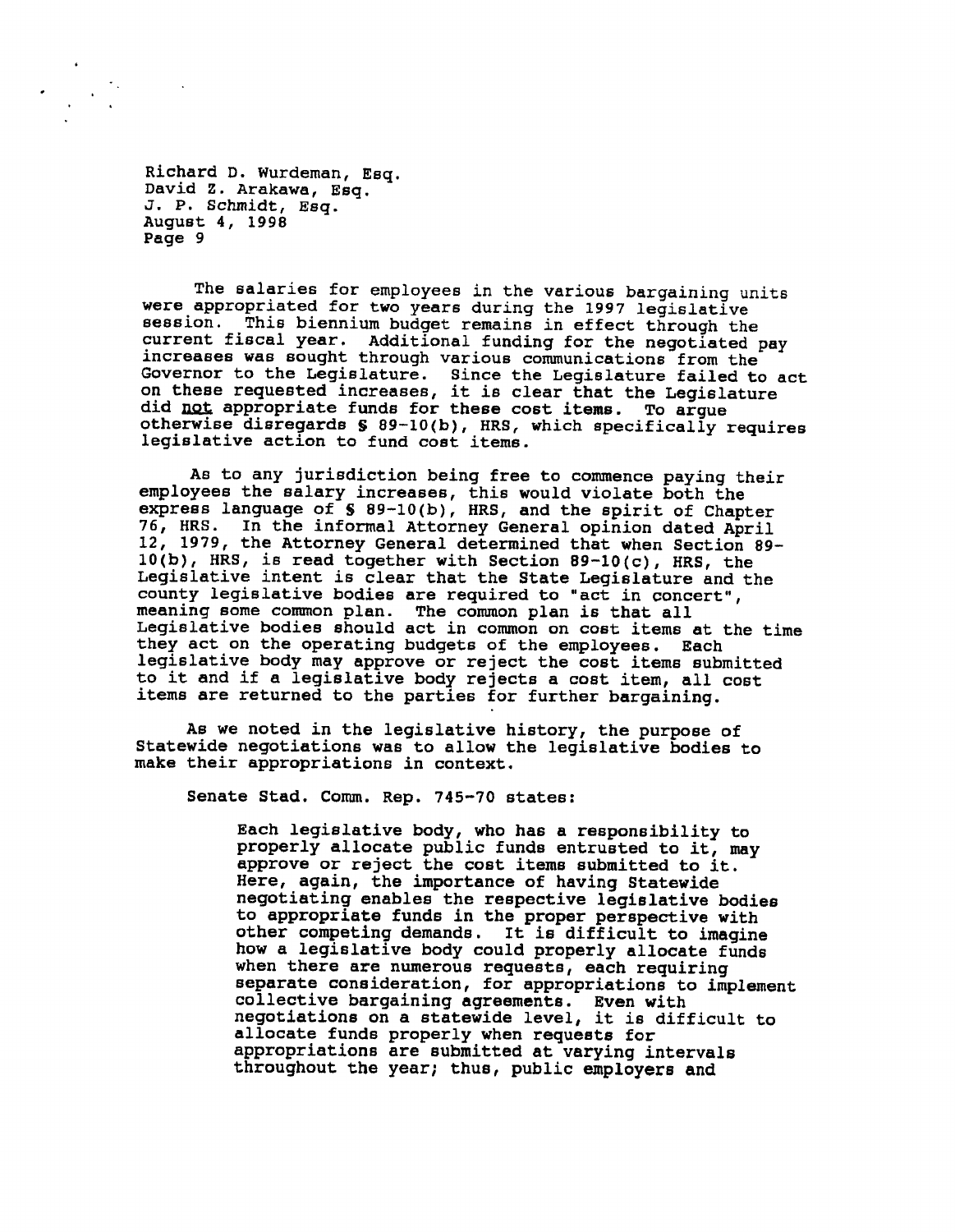

> exclusive representatives are encouraged to conclude negotiations at a time to coincide with the period during which the appropriate legislative bodiea may act on the operating budget of the employers.

From this we noted in the April 12, 1979 informal opinion as follows:

> Because it is not clear whether one legislative body will reject any cost item until all such bodies have considered those items, all jurisdictions may be required to wait a reasonable period of time to allow the other legislative bodiee to coneider the applicable cost items.

In addition, Sections 76-2 and 76-3, IIRS, are clear expressions of legislative intent. Section  $76-2$ , HRS, states in part:

> It is the intent of the legislature that the conetruction and interpretation of any of the provisions of this chapter and of chapter 77 be uniform for the State and the several counties.

Section 76-3, HRS, states:

It is the intent of the legialature that the system of personnel administration established by this chapter and chapter 77 shall be as uniformly administered as is practicable. In order to promote euch uniformity, the several commissioners and directors of the state department of personnel services and of the county departments of civil service and the administrative director of the courts shall meet at least once each year at the call of the director of pereonnel eervicee of the State.

Finally, section  $89-6(b)$ , HRS, defines the public employer for the purpose of negotiations as the governor or the governor's designated representatives together with the mayors of all the counties or their designated representatives, the governor having four votee, and each of the nayora having one vote, with decisions to be made by the employer group on the basis of simple majority. Thus, neither the governor nor any of the mayors are authorized to negotiate unilaterally.